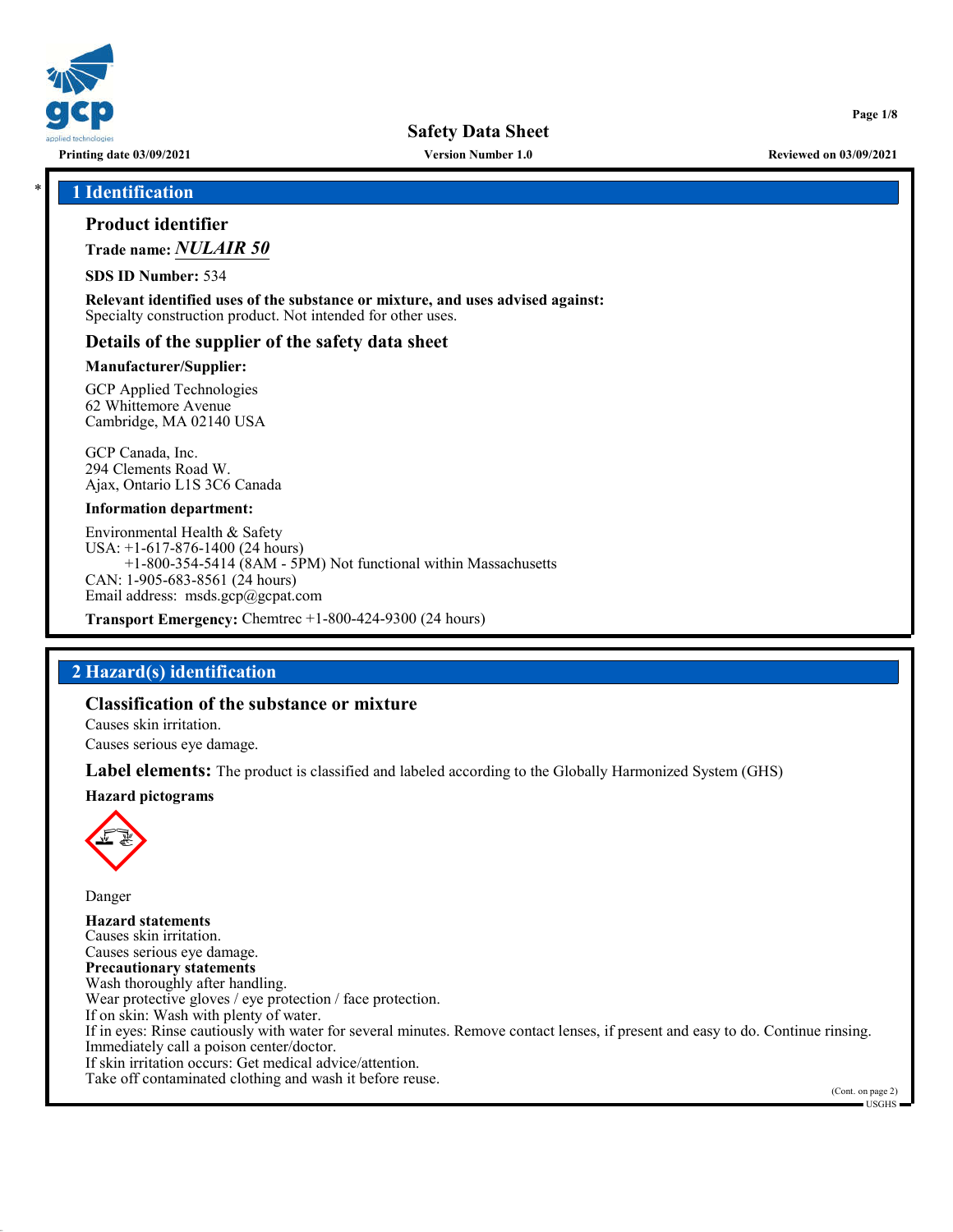Trade name: *NULAIR 50*

## Hazard description:

NFPA ratings (scale 0 - 4)



 $Health = 3$  $Fire = 1$ Reactivity  $= 0$ 

## HMIS-ratings (scale 0 - 4)

**HEALTH**  FIRE REACTIVITY 0  $\boxed{1}$ Health =  $3$  $Flammability = 1$ Reactivity  $= 0$  $\sqrt{3}$ 

Other hazards

Results of PBT and vPvB assessment

**PBT:** Not applicable. vPvB: Not applicable.

## 3 Composition/information on ingredients

## Chemical characterization: Mixture

**Description:** Mixture of the hazardous substance(s) listed below with additional nonhazardous ingredients.

| <b>Hazardous components:</b> |                                                              |         |  |  |
|------------------------------|--------------------------------------------------------------|---------|--|--|
|                              | 29380-50-5 Propoxylated Diethylene Triamine                  | $5\%$   |  |  |
|                              | 68951-72-4 2-Propanol, 1,1'-iminobis-, N-tallow alkyl derivs | $< 5\%$ |  |  |
|                              | $64-19-7$ Acetic acid                                        | $<$ 3%  |  |  |

Additional information: Non-hazardous ingredients may be listed in Section 15; Right-To-Know disclosure.

## 4 First-aid measures

#### Description of first aid measures

General information: Get medical advice/attention if you feel unwell.

After inhalation: No special measures required.

#### After skin contact:

Immediately wash contaminated skin with soap or mild detergent and water. If this chemical soaks clothing, immediately remove clothing and wash skin.

After eye contact: Rinse cautiously with water for several minutes.

After swallowing:

Rinse mouth.

Do NOT induce vomiting.

Information for doctor:

Most important symptoms and effects, both acute and delayed No further relevant information available.

Indication of any immediate medical attention and special treatment needed No further relevant information available.

## 5 Fire-fighting measures

### Extinguishing media

Suitable extinguishing agents: CO2, extinguishing powder or water spray. Fight larger fires with water spray. (Cont. on page 3)

(Cont. from page 1)

Page 2/8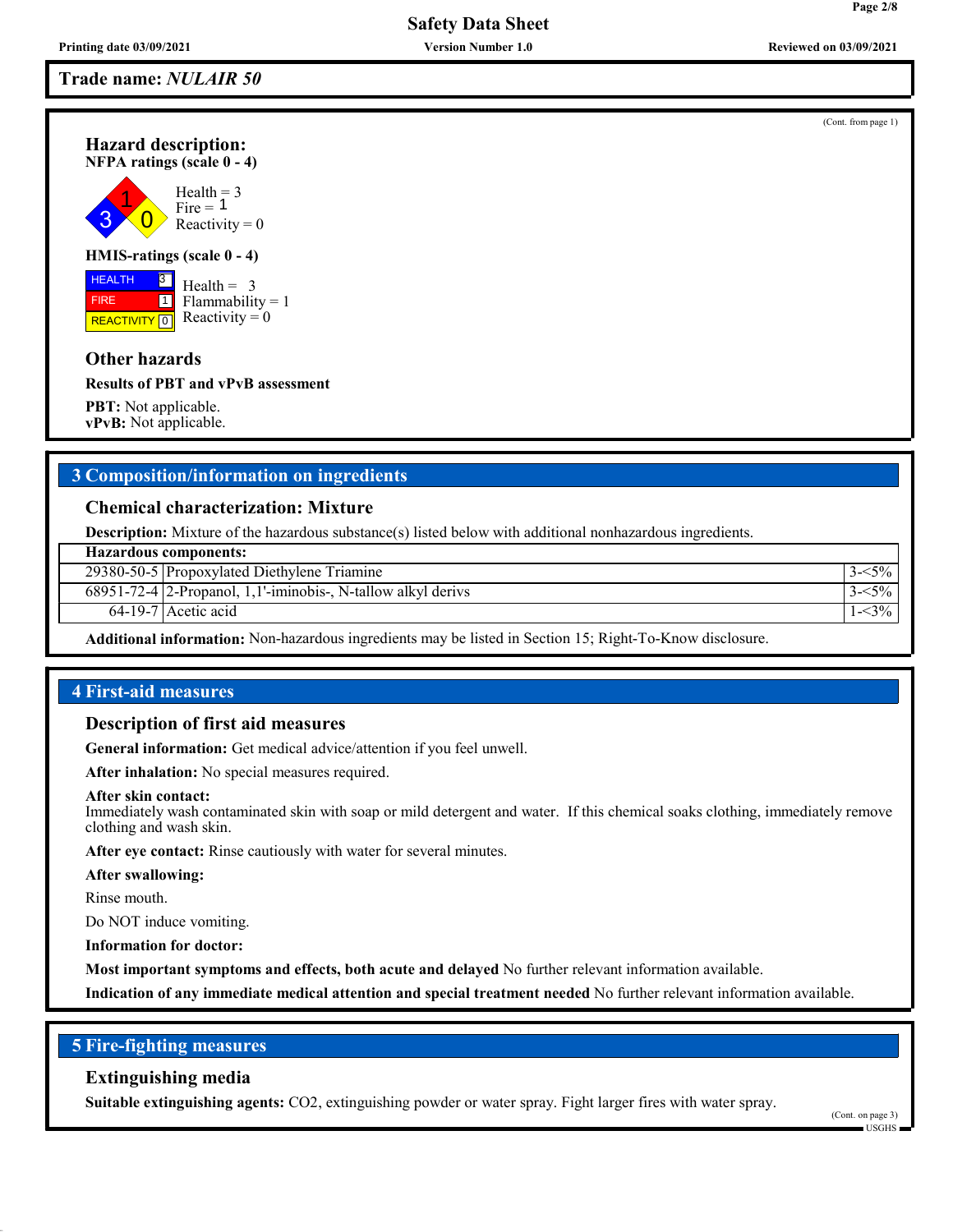## Trade name: *NULAIR 50*

Printing date 03/09/2021 Version Number 1.0 Reviewed on 03/09/2021

(Cont. from page 2)

Special hazards arising from the substance or mixture

Combustion products may include toxic gases such as carbon monoxide and smoke.

## Advice for firefighters

Protective equipment: Wear personal protective equipment.

Additional information Collect contaminated fire fighting water separately. It must not enter the sewage system.

## 6 Accidental release measures

## Personal precautions, protective equipment and emergency procedures

Wear protective equipment. Keep unprotected persons away.

## Methods and material for containment and cleaning up:

Contain and/or absorb spill with inert material (i.e. sand, vermiculite) then place in a suitable container.

Use neutralizing agent.

## Reference to other sections

See Section 7 for information on safe handling.

See Section 8 for information on personal protection equipment.

See Section 13 for disposal information.

## 7 Handling and storage

#### Handling:

Precautions for safe handling Avoid contact with eyes, skin and clothing. Do not take internally.

Practice good personal hygiene to avoid ingestion.

Use only with adequate ventilation.

Wash clothing before reuse.

#### FOR PROFESSIONAL USE ONLY. KEEP OUT OF CHILDREN'S REACH.

Information about protection against explosions and fires: No special measures required.

## Conditions for safe storage, including any incompatibilities

Storage:

Information about storage in one common storage facility: No special measures required.

Further information about storage conditions: Keep receptacle tightly sealed.

Specific end use(s) No further relevant information available.

## 8 Exposure controls/personal protection

Additional information about design of technical systems: No further data; see item 7.

## Control parameters

| Components with limit values that require monitoring at the workplace: |                                                                                                                                 |  |  |
|------------------------------------------------------------------------|---------------------------------------------------------------------------------------------------------------------------------|--|--|
| 64-19-7 Acetic acid                                                    |                                                                                                                                 |  |  |
|                                                                        | EL (Canada) Short-term value: 15 ppm<br>Long-term value: 10 ppm                                                                 |  |  |
|                                                                        | EV (Canada) Short-term value: $37 \text{ mg/m}^3$ , $15 \text{ ppm}$<br>Long-term value: $25 \text{ mg/m}^3$ , $10 \text{ ppm}$ |  |  |

(Cont. on page 4) USGHS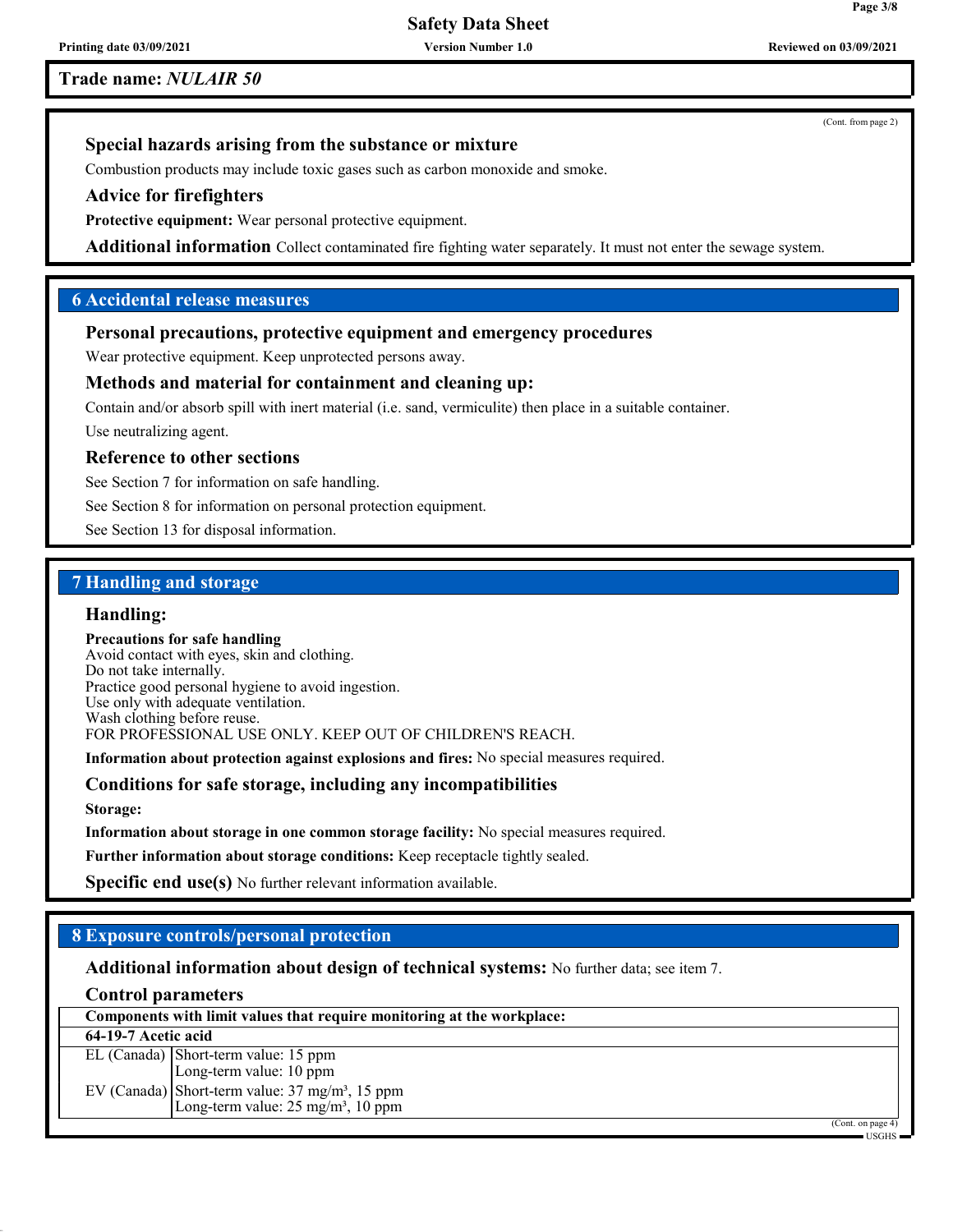## Trade name: *NULAIR 50*

| (Cont. from page 3)                                                                                                  |
|----------------------------------------------------------------------------------------------------------------------|
| PEL (USA) $\vert$ Long-term value: 25 mg/m <sup>3</sup> , 10 ppm                                                     |
| REL (USA) Short-term value: $37 \text{ mg/m}^3$ , $15 \text{ ppm}$<br>Long-term value: $25 \text{ mg/m}^3$ , 10 ppm  |
| TLV (USA) Short-term value: $37 \text{ mg/m}^3$ , $15 \text{ ppm}$<br>[Long-term value: $25 \text{ mg/m}^3$ , 10 ppm |

#### Additional information:

Canadian employers must consult the exposure limits in their province.

The lists that were valid during the creation were used as basis.

## Exposure controls

#### Personal protective equipment:

General protective and hygienic measures: The usual precautionary measures for handling chemicals should be followed.

#### Breathing equipment:

Control exposure to ingredients with workplace control parameters if mentioned above. If no ingredients are listed, respiratory protection is generally not required.

If exposure limits are listed and may be exceeded, use approved respiratory protective equipment and filter type appropriate for the listed ingredients. (NIOSH, CEN, etc.).

Protection of hands: Gloves should be worn to prevent skin contact and should be impermeable and resistant to the product.

#### Material of gloves

Nitrile rubber.

Rubber or other impervious gloves should be worn to prevent skin contact.

#### Eye protection:



A face shield should also be worn if there is potential exposure to splash or spray.



Safety glasses with side shield protection.

#### Body protection:

Use personal protective equipment as required.

Take off contaminated clothing.

## **9 Physical and chemical properties**

# Information on basic physical and chemical properties

| <b>General Information</b>          |                           |
|-------------------------------------|---------------------------|
| Appearance:                         |                           |
| Form:                               | Liquid                    |
| Color:                              | Colorless to light yellow |
| Odor:                               | Mild sweet odor           |
| Odor threshold:                     | Not applicable.           |
| pH-value (~) at 20 °C (68 °F):      |                           |
| <b>Change in condition</b>          |                           |
| <b>Melting point/Melting range:</b> | 0 °C (32 °F)              |
| <b>Boiling point/Boiling range:</b> | 100 °C (212 °F)           |
| <b>Flash point:</b>                 | Not applicable.           |
|                                     | (Cont. on page 5)         |

Page 4/8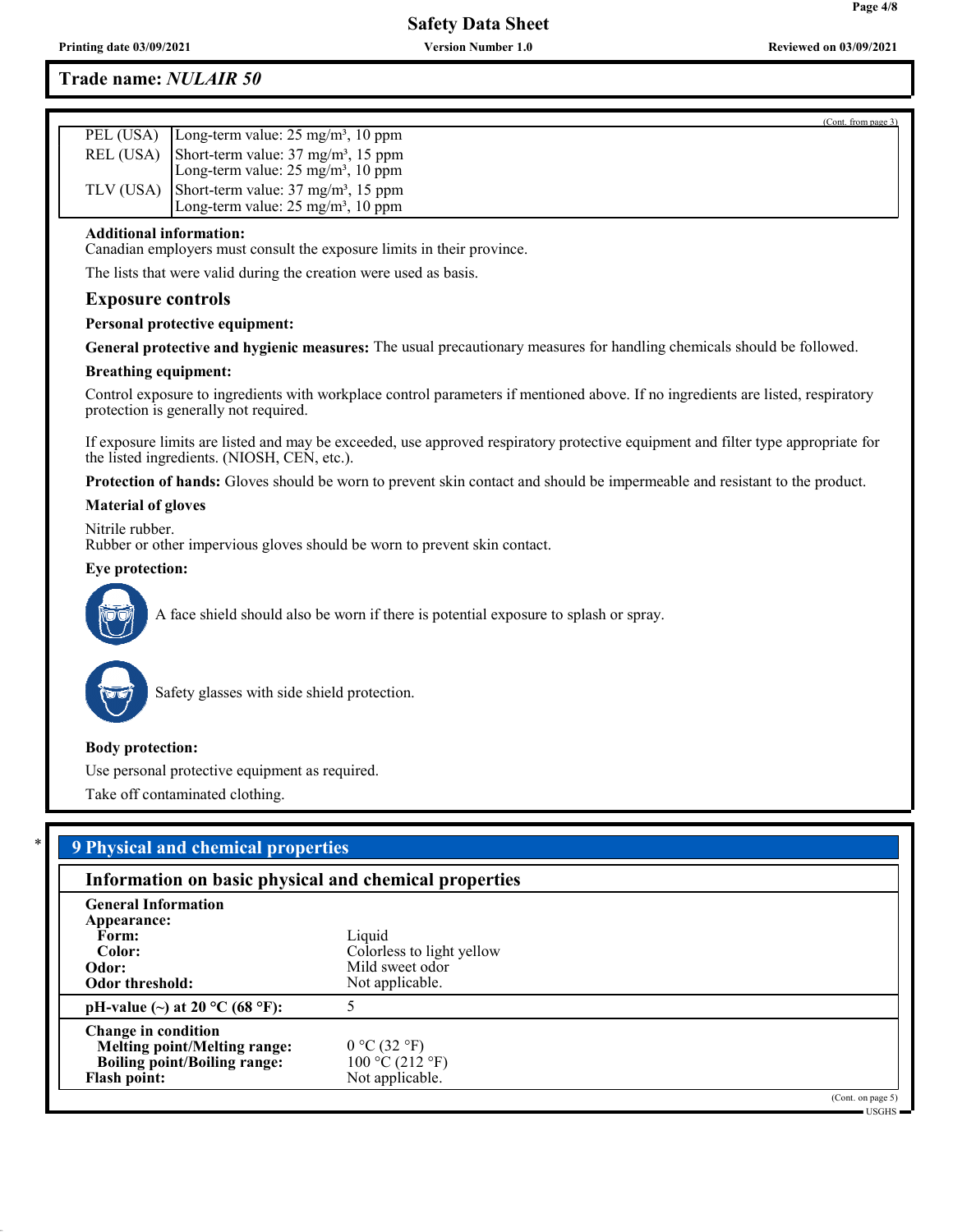### Trade name: *NULAIR 50*

|                                                                                                     | (Cont. from page 4)                                                                                                               |
|-----------------------------------------------------------------------------------------------------|-----------------------------------------------------------------------------------------------------------------------------------|
| <b>Flammability (solid, gaseous):</b>                                                               | Not applicable.                                                                                                                   |
| Ignition temperature:                                                                               | Undetermined.                                                                                                                     |
| <b>Decomposition temperature:</b><br>Auto igniting:<br>Danger of explosion:                         | Not applicable under normal storage conditions.<br>Product is not self-igniting.<br>Product does not present an explosion hazard. |
| <b>Explosion limits:</b><br>Lower:<br>Upper:                                                        | Not applicable.<br>Not applicable.                                                                                                |
| Vapor pressure:<br>Density: (~) at 20 °C (68 °F)<br><b>Vapor</b> density<br><b>Evaporation rate</b> | Not determined.<br>$1$ g/cm <sup>3</sup> (8.3 lbs/gal)<br>Not determined.<br>Not applicable.                                      |
| Solubility in / Miscibility with<br>Water:                                                          | Not miscible or difficult to mix.                                                                                                 |
| Partition coefficient (n-octanol/water): Not determined.                                            |                                                                                                                                   |
| Viscosity:<br>Dynamic:<br>Kinematic:<br>Molecular weight                                            | Not determined.<br>Not determined.<br>Not determined.                                                                             |
| <b>Other information</b>                                                                            | No further relevant information available.                                                                                        |

## 10 Stability and reactivity

#### **Reactivity**

Stable under normal conditions. No further relevant information available.

#### Chemical stability

Thermal decomposition: No decomposition if used according to specifications.

#### Possibility of hazardous reactions

No dangerous reactions known. No further relevant information available.

Conditions to avoid No further relevant information available.

Incompatible materials: No further relevant information available.

Hazardous decomposition products: Carbon monoxide and carbon dioxide

## 11 Toxicological information

#### Information on toxicological effects

Acute toxicity:

LD/LC50 values relevant for classification:

68951-72-4 2-Propanol, 1,1'-iminobis-, N-tallow alkyl derivs

Oral LD50 1,350 mg/kg (rat)

64-19-7 Acetic acid

Dermal LD50 3,310 mg/kg (rat)

Primary irritant effect:

**on the skin:** Causes skin irritation.  $(Cont. on page 6)$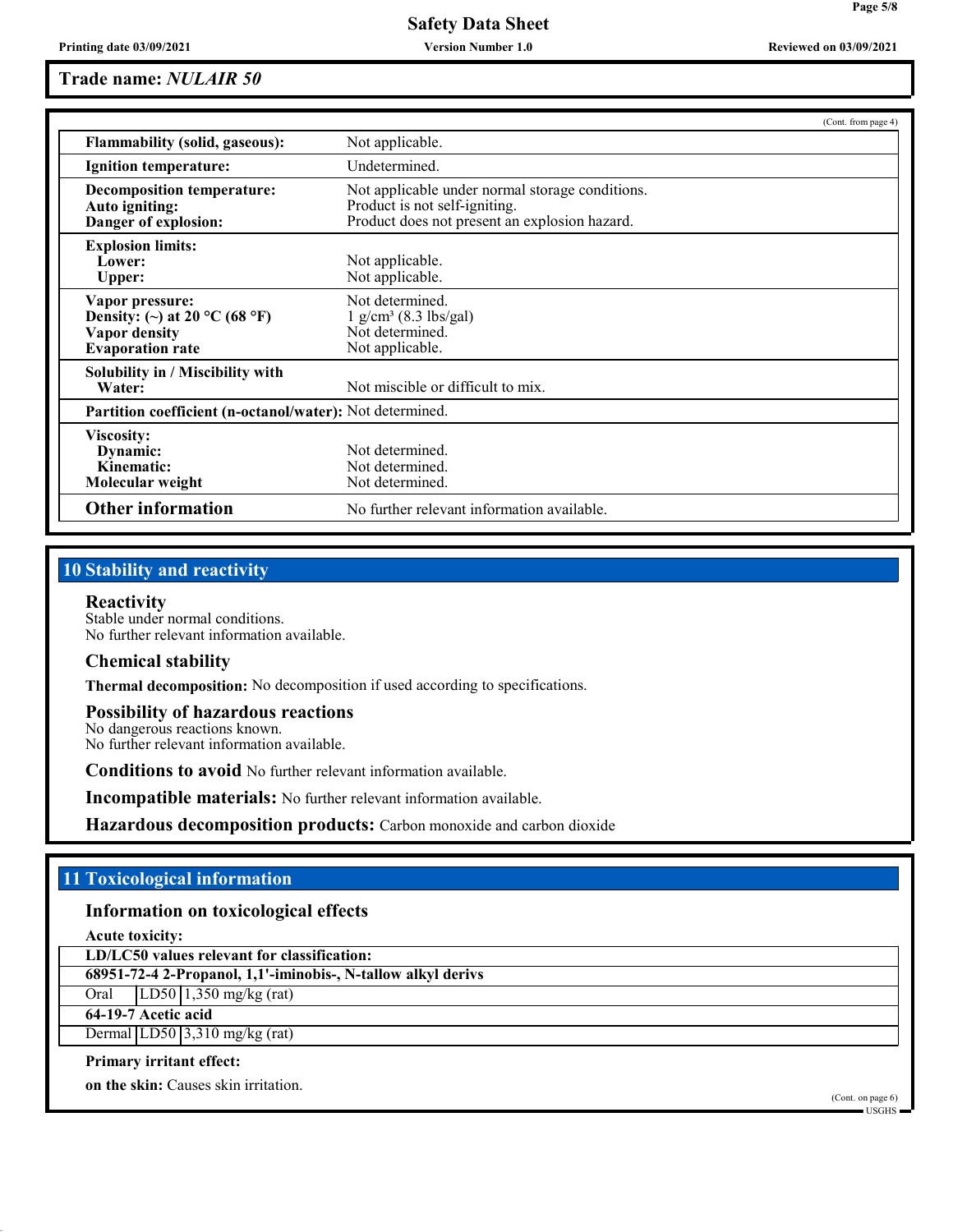Printing date 03/09/2021 Version Number 1.0 Reviewed on 03/09/2021

## Safety Data Sheet

Trade name: *NULAIR 50*

(Cont. from page 5)

on the eye: Causes serious eye damage.

inhalation: No irritating effect expected

Additional toxicological information:

Carcinogenic categories

IARC (International Agency for Research on Cancer) Human Carcinogenicity:

Group 1- Positive, Group 2A- Probable, Group 2B- Possible, Group 3- Not Classifiable

None of the ingredients are listed.

NTP (National Toxicology Program)

K–Known to be carcinogenic, R–May reasonably be anticipated to be carcinogenic

None of the ingredients are listed.

OSHA-Ca (Occupational Safety & Health Administration)

None of the ingredients are listed.

## 12 Ecological information

Toxicity

Aquatic toxicity:

68951-72-4 2-Propanol, 1,1'-iminobis-, N-tallow alkyl derivs

EC50, 72h  $|0.03 \text{ mg}/1$  (algae) EC50, 48h 0.011 mg/l (daphnia magna)

EC50,  $96h$  0.11 mg/l (fish)

Persistence and degradability No further relevant information available.

### Behavior in environmental systems:

Bioaccumulative potential No further relevant information available.

Mobility in soil No further relevant information available.

## Additional ecological information:

General notes: Must not reach bodies of water or drainage ditch undiluted or unneutralized.

## Results of PBT and vPvB assessment

PBT: Not applicable. vPvB: Not applicable.

**Other adverse effects** No further relevant information available.

## 13 Disposal considerations

## Disposal methods:

Consult all regulations (federal, state, provincial, local) or a qualified waste disposal firm when characterizing product for disposal. Dispose of waste in accordance with all applicable regulations.

## Recommendation:



Must not be disposed of together with household garbage. Do not allow product to reach sewage system.

(Cont. on page 7) USGHS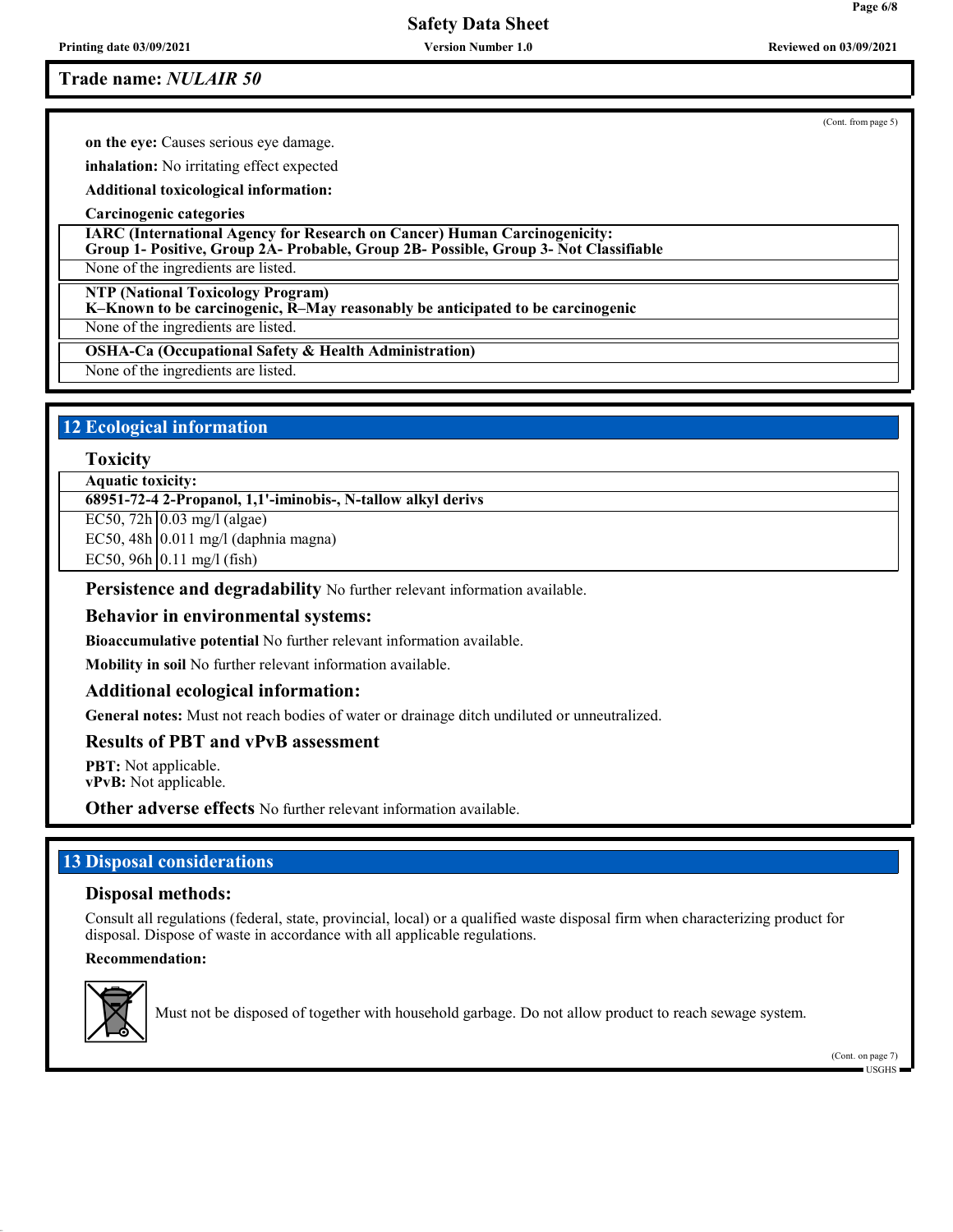Trade name: *NULAIR 50*

Uncleaned packagings:

Recommendation: Dispose of contents/container in accordance with local/regional/national/international regulations.

| <b>14 Transport information</b>                     |                                   |  |
|-----------------------------------------------------|-----------------------------------|--|
| <b>UN-Number</b><br>DOT, IMDG, IATA                 | Not applicable.                   |  |
| UN proper shipping name<br>DOT, IMDG, IATA          | Not applicable.                   |  |
|                                                     | <b>Transport hazard class(es)</b> |  |
| DOT, IMDG, IATA<br><b>Class</b>                     | Not applicable.                   |  |
| Packing group<br>DOT, IMDG, IATA                    | Not applicable.                   |  |
| <b>Environmental hazards:</b>                       | Not applicable.                   |  |
| <b>Special precautions for user Not applicable.</b> |                                   |  |
| Transport/Additional information:                   |                                   |  |
| <b>DOT</b><br><b>Remarks:</b>                       | Not Regulated.                    |  |

## 15 Regulatory information

Other regulations in domestic and foreign countries

SARA (Superfund Amendments and Reauthorization Act) Section 302/304 (extremely hazardous substances):

None of the ingredients is listed.

Section 313 Reportable Ingredients (Chemicals present below reporting threshold are exempt):

None of the ingredients is listed.

SARA Section 312/Tier I & II Hazard Categories:

Health Hazard - Skin Corrosion or Irritation Health Hazard - Serious eye damage or eye irritation

North America Chemical Inventory Status

TSCA (Toxic Substances Control Act - United States):

All ingredients are listed or exempt from listing unless otherwise noted below.

CEPA (Canadian DSL):

All ingredients are listed or exempt from listing unless otherwise noted below.

Right to Know Ingredient Disclosure:

7732-18-5 Water

California Proposition 65: (Substances <0.1% unless noted in Section 3)

Chemicals known to cause cancer:

None of the ingredients is listed.

Chemicals known to cause reproductive toxicity for females:

None of the ingredients are listed.

Chemicals known to cause reproductive toxicity for males:

None of the ingredients are listed.

(Cont. on page 8) USGHS

(Cont. from page 6)